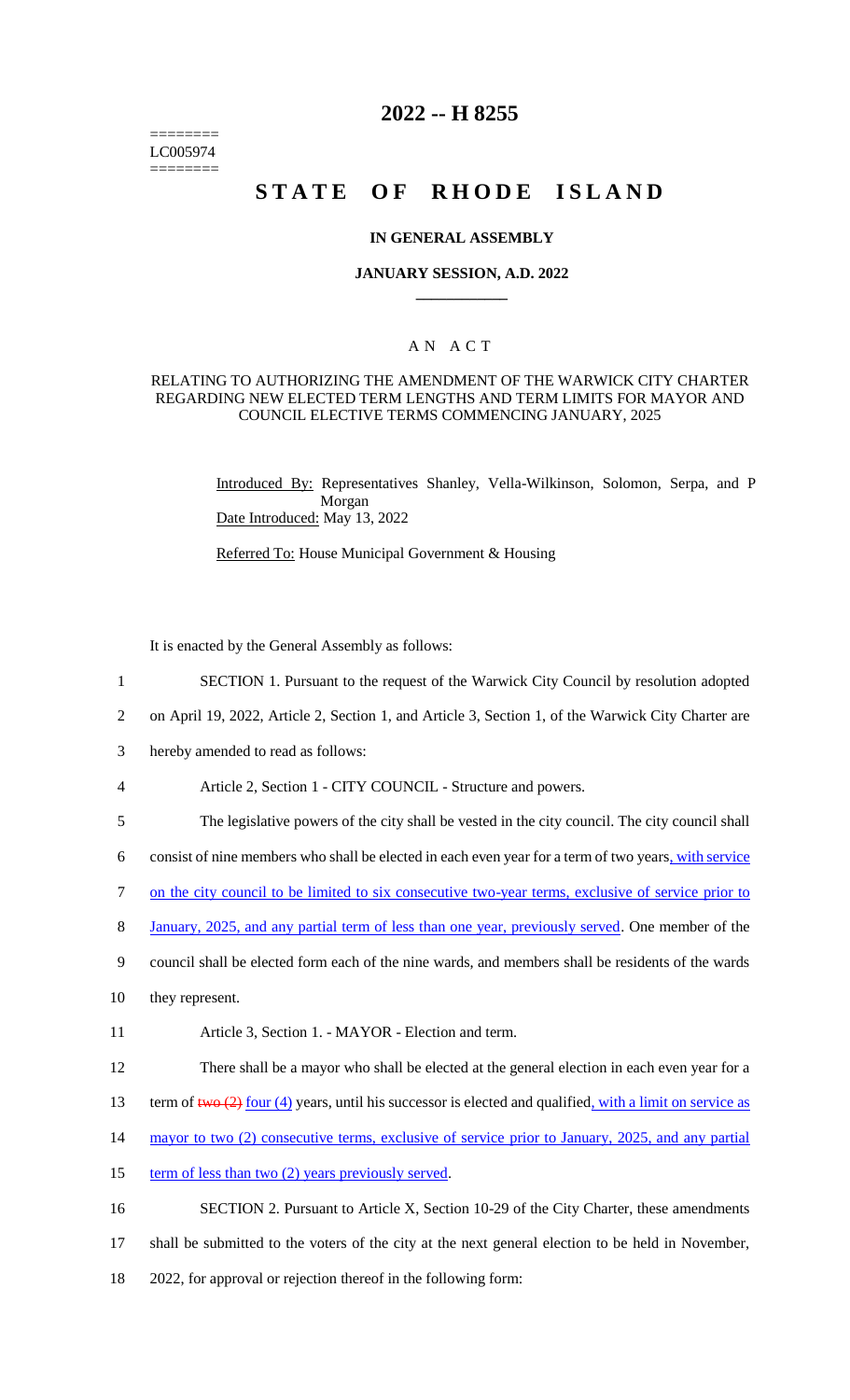| 1              | "1. For elective terms commencing January 2025, shall the term of office for Mayor be                    |
|----------------|----------------------------------------------------------------------------------------------------------|
| 2              | increased from two $(2)$ to four $(4)$ years with service as Mayor limited to two $(2)$ consecutive four |
| 3              | (4)-year terms, exclusive of service prior to January 2025 and any partial term of less than two (2)     |
| $\overline{4}$ | years, and shall service on the City Council be limited to six (6) consecutive two (2)-year terms,       |
| 5 <sup>5</sup> | exclusive of service prior to January 2025 and any partial term of less than one year?                   |
| 6              | <b>DISAPPROVE"</b><br><b>APPROVE</b>                                                                     |
| 7              | SECTION 3. This section and section 2 of this act shall take effect upon passage, and                    |
| 8              | Section 1 of this act shall take effect if a majority of those electors qualified to vote upon the       |
| 9              | question as set forth in section 2 shall vote in favor thereof.                                          |

======== LC005974  $=$